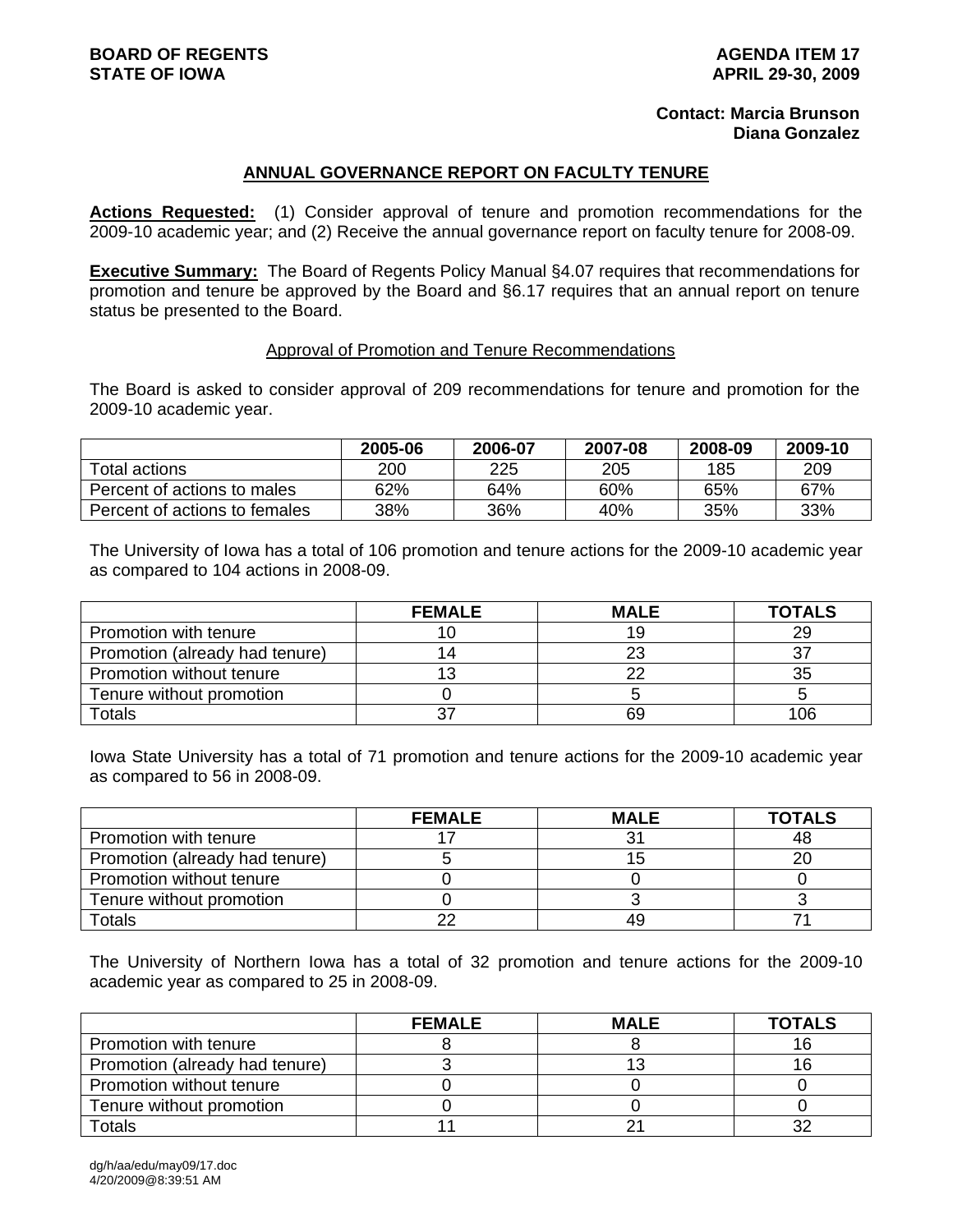# **BOARD OF REGENTS AGENUS EXAMPLE 20 AGENUS STATE OF IOWA** PAGE 2

# **Annual Report on Faculty Tenure – 2008-09**

Total faculty. In 2008-09, the total number of faculty members at the Regent universities was 5,355<sup>2</sup>, an increase of 185 (+3.6%) from the prior year.

- $m$  The number of tenured faculty was 2,733, an increase of four (+0.1%) from the prior year.
- $\ddot{\mathbf{m}}$  The number of tenure-track faculty was 848, an increase of 47 (+5.9%) from the prior year.
- the The number of non-tenure-track faculty was 1,774, an increase of 134 (+8.2%) from the prior year.

## **TABLE 1 TOTAL FACULTY AT THE REGENT UNIVERSITIES BY TENURE IN 2007-08 AND 2008-09**

|              |            | 2007-08    |            |              | 2008-09    |            |            |              |  |  |
|--------------|------------|------------|------------|--------------|------------|------------|------------|--------------|--|--|
|              | <b>SUI</b> | <b>ISU</b> | <b>UNI</b> | <b>TOTAL</b> | <b>SUI</b> | <b>ISU</b> | <b>UNI</b> | <b>TOTAL</b> |  |  |
| Tenured      | 1,286      | 984        | 459        | 2,729        | 1,283      | 987        | 463        | 2,733        |  |  |
|              | (47.9%)    | (58.7%)    | (56.6%)    | (52.8%)      | (46.2%)    | (57.3%)    | (54.1%)    | $(51.1\%)$   |  |  |
| Tenure-      | 371        | 308        | 122        | 801          | 389        | 327        | 132        | 848          |  |  |
| <b>Track</b> | $(13.8\%)$ | (18.4%)    | $(15.0\%)$ | (15.5%)      | $(14.0\%)$ | $(19.0\%)$ | (15.4%)    | (15.8%)      |  |  |
| Non-         | 1,027      | 383        | 230        | 1,640        | 1,104      | 409        | 261        | 1,774        |  |  |
| Tenure-      | (38.3%)    | $(22.9\%)$ | (28.4%)    | (31.7%)      | (39.8%)    | (23.7%)    | (30.5%)    | $(33.1\%)$   |  |  |
| <b>Track</b> |            |            |            |              |            |            |            |              |  |  |
| <b>TOTAL</b> | 2,6843     | 1,675      | 811        | 5,170        | 2,7763     | 1,723      | 856        | 5,355        |  |  |

Tenure-eligible faculty. In 2008-09, the number of tenure-eligible faculty (includes tenured and tenure-track faculty) increased by 51 (+1.4%) from the prior year. Approximately 76% of the tenure-eligible faculty at the Regent universities is tenured.

## **TABLE 2 TOTAL TENURE-ELIGIBLE FACULTY BY TENURE IN 2007-08 AND 2008-09**

|              |            | 2007-08    |            |              | 2008-09    |            |            |              |  |
|--------------|------------|------------|------------|--------------|------------|------------|------------|--------------|--|
|              | <b>SUI</b> | ISU        | UNI        | <b>TOTAL</b> | <b>SUI</b> | ISU        | <b>UNI</b> | <b>TOTAL</b> |  |
| Tenured      | 1,286      | 984        | 459        | 2,729        | 1,283      | 987        | 463        | 2,733        |  |
|              | $77.6\%$   | $(76.2\%)$ | $79.0\%$   | 77.3%        | (76.7%)    | $(75.1\%)$ | (77.8%)    | (76.3%)      |  |
| Tenure-      | 371        | 308        | 122        | 801          | 389        | 327        | 132        | 848          |  |
| Track        | (22.4%)    | (23.8%)    | $(21.0\%)$ | (22.7%)      | (23.3%)    | (24.9%)    | $(22.2\%)$ | (23.7%)      |  |
| <b>TOTAL</b> | ,657       | 1,292      | 581        | 3,530        | 1,672      | 1,314      | 595        | 3,581        |  |

 $\frac{1}{2}$  In 2008-09, the total number of faculty at the three universities, including 2,049 clinical or adjunct faculty members at SUI who did not receive a salary, was 7,404.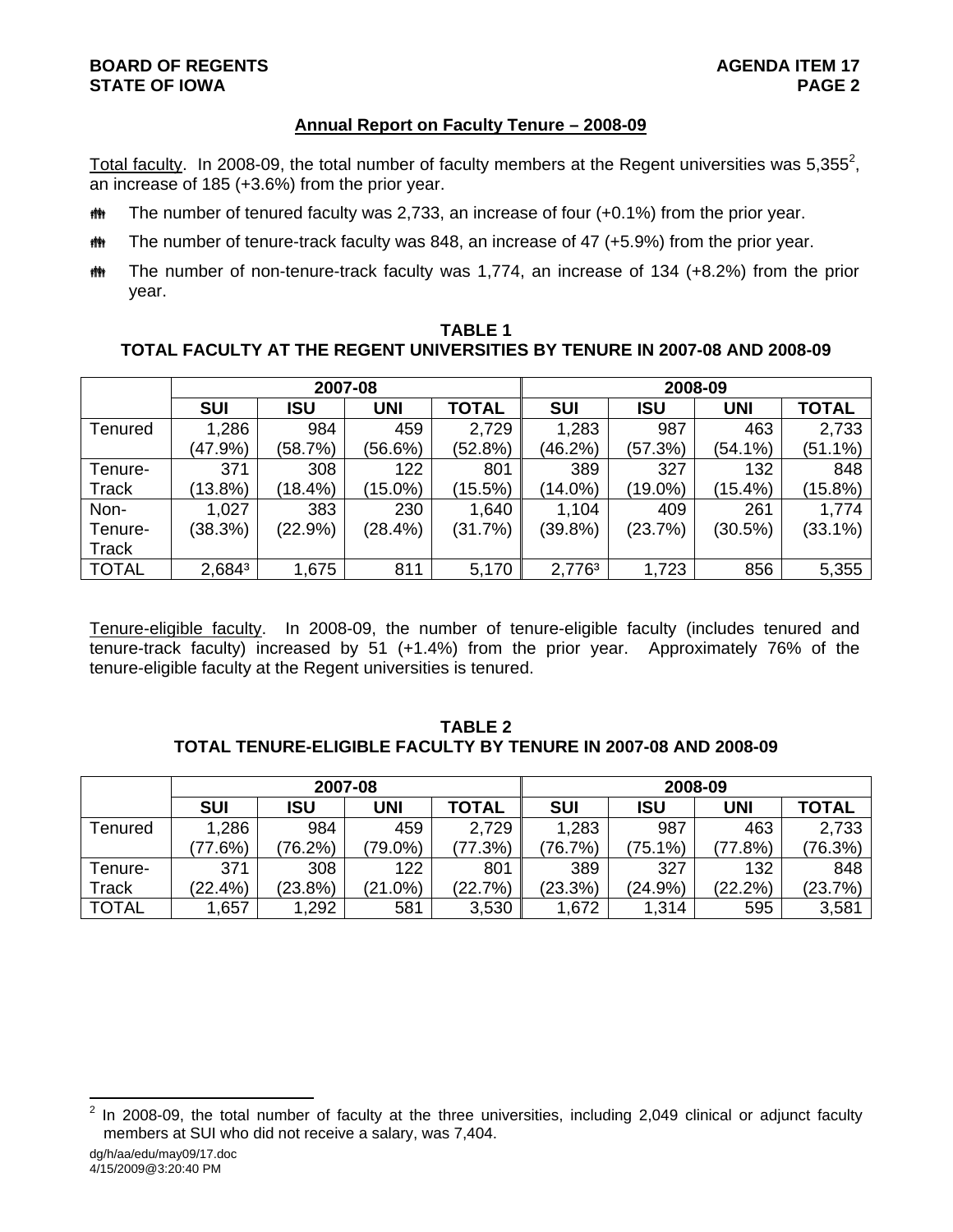Comparison to peer institutions. The data from the 2007-08 AAUP Faculty Compensation Survey<sup>3</sup> for full-time faculty on a 9-10 month contract indicate that:

- **#\*** At SUI, the tenure rate<sup>4</sup> is 67.4%. At its peer institutions, the tenure rate range is 55.1% 77.6%; the median is 68.0%.
- $m$  At ISU, the tenure rate is 61.3%. At its peer institutions, the tenure rate range is 54.9% 74.2%; the median is 63.7%.
- $m$  At UNI, the tenure rate is 76.7%. At its peer institutions, the tenure rate range is 56.6% 69.7%; the median is 67.7%.

Tenure trends.

- $m$  The number of total faculty has increased every year for the past seven years.
- $m$  During the past ten years, the average number of tenured faculty is 2,766 with a low of 2,728 (2004-05 & 2006-07) and a high of 2,878 (1999-00).
- $\ddot{\mathbf{m}}$  During the past ten years, the average number of tenure-track faculty is 881 with a low of 801 (2007-08) and a high of 939 (2003-04).
- $\ddot{\mathbf{m}}$  The number of tenure-eligible minority faculty members is at an all-time high (608) with yearly increases since 2002-03.
- $\bf{m}$  The number of tenure-eligible female faculty members is at an all-time high (1,113), although there have been yearly fluctuations.
- $m$  The largest percentage of total faculty by tenure status and gender continues to be tenured male faculty members.
- $\ddot{\mathbf{m}}$  The number of departments with 70% or more of tenure-eligible faculty who are tenured (150) decreased from the prior year; this represents approximately 72% of the total number of departments at the Regent universities.
- $m$  The total number of non-tenure track faculty increased again this year for the ninth straight year; it is the highest number (3,823) during the past 20 years. The number of non-tenure-track faculty members represents more than 50% of the total faculty. The total number of non-tenure-track faculty includes clinical or adjunct faculty at SUI who do not receive a salary.
- $m$  The majority of tenured and tenure-track faculty is employed on a full-time basis, while the majority of non-tenure-track faculty is employed on a part-time basis.

Board of Regents Strategic Plan. The Faculty Tenure Report addresses the Board of Regents Strategic Plan strategy (1.1.3) to "expand educational experiences for Iowa's future workforce and foster cultural understanding by recruiting and retaining a highly qualified and diverse faculty, staff, and administration."

l

 $3$  The data do not include medical school faculty or librarians.

dg/h/aa/edu/may09/17.doc  $4$  The tenure rate is the proportion of tenured faculty members to all full-time faculty included in the base.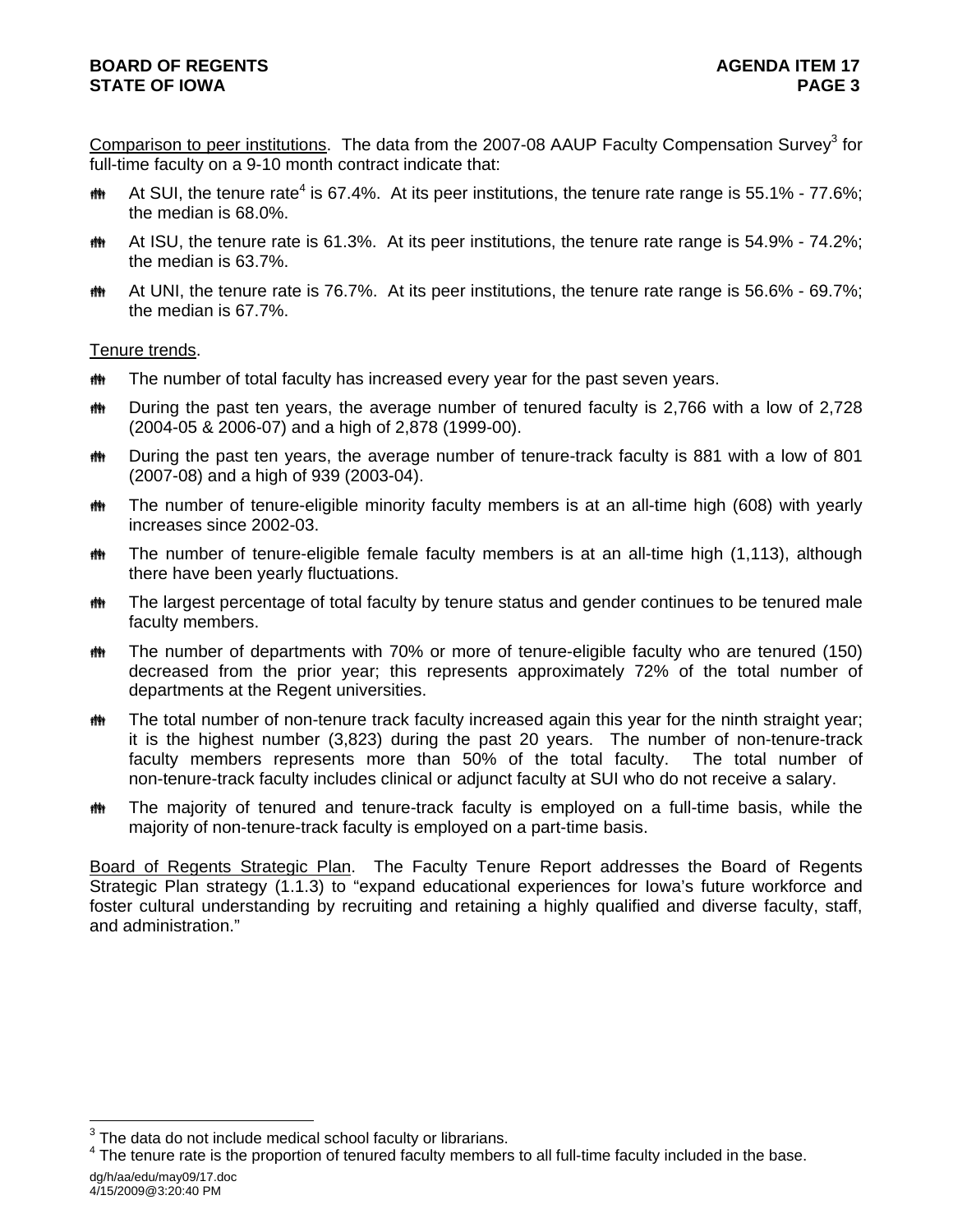# **BOARD OF REGENTS AGENERAL LIGHT AGENDA ITEM 17 STATE OF IOWA** PAGE 4

## **Background:**

Definition of tenure.

- $m$  Tenure is a contractual employment status under which faculty appointments are continued indefinitely. At most institutions, tenured faculty members are subject to dismissal only for cause or financial exigency.
- $m$  Tenure is typically awarded to a faculty member in a tenure-track position who serves a probationary period that lasts up to seven years. After a series of annual retention proceedings, the awarding of tenure requires an affirmative recommendation based on an extensive evaluation process that typically involves reviews by peers in the field and reviews at the departmental, college, and university levels.
- $m$  Each year, the Board of Regents formally confers tenure upon individual faculty at the recommendation of the universities.

Tenure by gender. In 2008-09, the total number of female faculty members at the Regent universities was 1,990, an increase of 95 (+5.0%) from the prior year. The total number of male faculty members at the Regent universities was 3,365, an increase of 90 (+2.7%) from the prior year.

- $m$  The number of tenured female faculty members decreased by 6 (-0.8%); the number of tenure-track female faculty members increased by 29 (+9.3%); and the number of non-tenure-track female faculty members increased by 72 (+8.9%) from the prior year.
- $m$  The number of tenured male faculty members increased by 10 (+0.5%); the number of tenure-track male faculty members increased by 18 (+3.7%); and the number of non-tenure-track male faculty members increased by 62 (+7.4%) from the prior year.

|              | <b>TENURED</b> |            |            | <b>TENURE-TRACK</b> |            | <b>NON-TEN.-TRK</b> |         | <b>TOTAL</b> |              |
|--------------|----------------|------------|------------|---------------------|------------|---------------------|---------|--------------|--------------|
|              | Male           | Female     | Male       | Female              | Male       | Female              | Male    | Female       | <b>TOTAL</b> |
| <b>SUI</b>   | 943            | 340        | 238        | 151                 | 590        | 514                 | 1,771   | 1,005        | 2,776        |
|              | $(34.0\%)$     | $(12.2\%)$ | $(8.6\%)$  | $(5.4\%)$           | (21.3%)    | (18.5%)             | (63.8%) | (36.2%)      |              |
| <b>ISU</b>   | 739            | 248        | 207        | 120                 | 191        | 218                 | 1,137   | 586          | 1,723        |
|              | (42.9%)        | $(14.4\%)$ | $(12.0\%)$ | $(7.0\%)$           | $(11.1\%)$ | (12.6%)             | (66.0%) | $(34.0\%)$   |              |
| <b>UNI</b>   | 280            | 183        | 61         | 71                  | 116        | 145                 | 457     | 399          | 856          |
|              | (32.7%)        | $(21.4\%)$ | $(7.1\%)$  | $(8.3\%)$           | (13.6%)    | $(16.9\%)$          | (53.4%) | (46.6%)      |              |
| <b>TOTAL</b> | 1,962          | 771        | 506        | 342                 | 897        | 877                 | 3,365   | 1,990        | 5,355        |
|              | (36.6%)        | $(14.4\%)$ | $(9.4\%)$  | (6.4%)              | (16.8%)    | (16.4%)             | (62.8%) | (37.2%)      |              |

## **TABLE 3 TOTAL FACULTY AT THE REGENT UNIVERSITIES BY TENURE AND GENDER IN 2008-09**

 $m$  The number of tenure-eligible male faculty members increased by 28 (+1.1%) and the number of tenure-eligible female faculty members increased by 23 (+2.1%) from the prior year. Tenured female faculty members represent 21.5% of the tenure-eligible faculty at the Regent universities.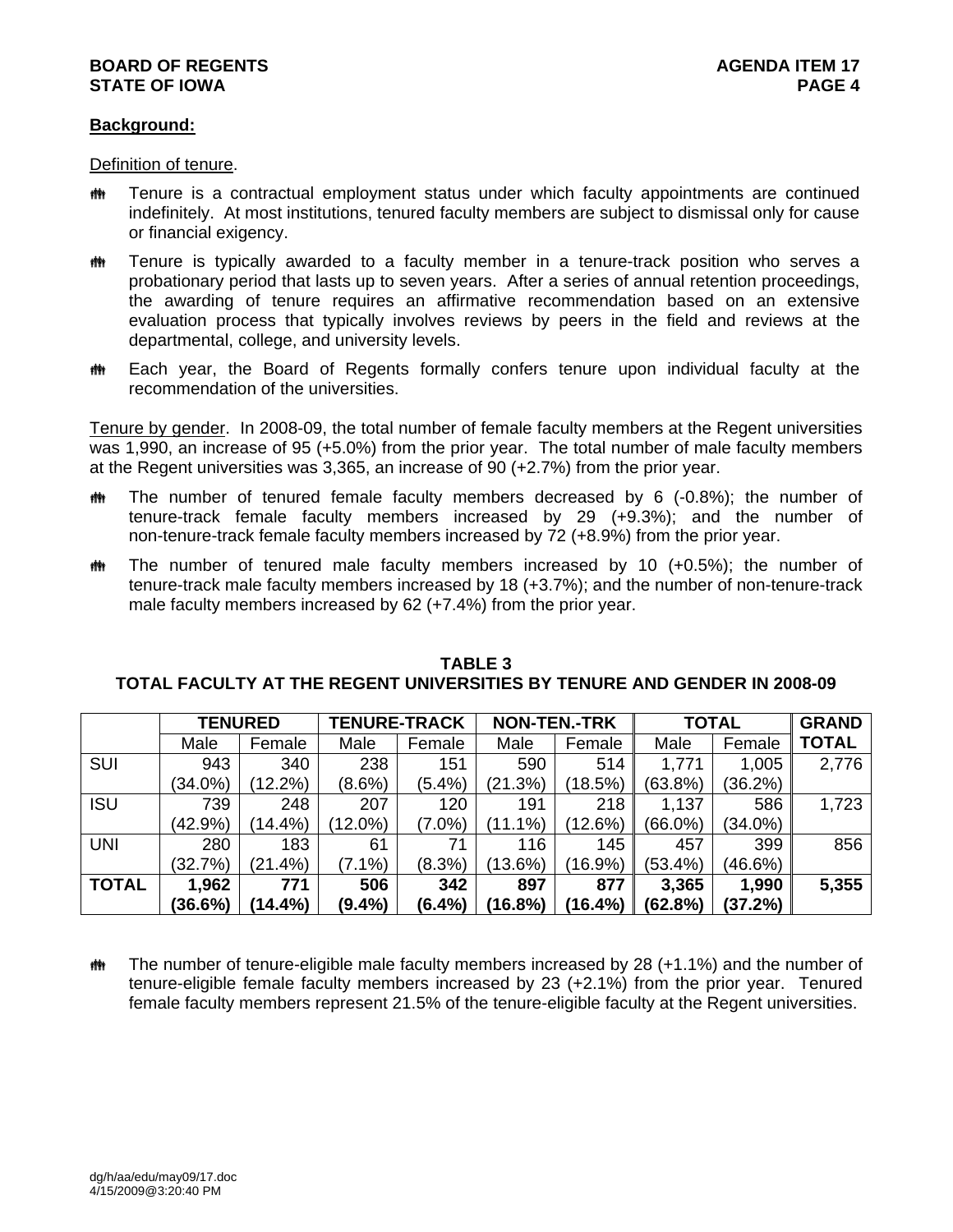|              | <b>TENURED</b> |            |            | <b>TENURE-TRACK</b> |            | <b>TOTAL</b> | <b>GRAND</b> |
|--------------|----------------|------------|------------|---------------------|------------|--------------|--------------|
|              | Male           | Female     | Male       | Female              | Male       | Female       | <b>TOTAL</b> |
| <b>SUI</b>   | 943            | 340        | 238        | 151                 | 1,181      | 491          | 1,672        |
|              | (56.4%)        | $(20.4\%)$ | $(14.2\%)$ | $(9.0\%)$           | (70.6%)    | $(29.4\%)$   |              |
| <b>ISU</b>   | 739            | 248        | 207        | 120                 | 946        | 368          | 1,314        |
|              | (56.2%)        | $(18.9\%)$ | (15.8%)    | $(9.1\%)$           | $(72.0\%)$ | $(28.0\%)$   |              |
| <b>UNI</b>   | 280            | 183        | 61         | 71                  | 341        | 254          | 595          |
|              | $(47.0\%)$     | $(30.8\%)$ | $(10.3\%)$ | $(11.9\%)$          | (57.3%)    | (42.7%)      |              |
| <b>TOTAL</b> | 1,962          | 771        | 506        | 342                 | 2,468      | 1,113        | 3,581        |
|              | (54.8%)        | (21.5%)    | $(14.1\%)$ | $(9.6\%)$           | (68.9%)    | $(31.1\%)$   |              |

# **TABLE 4 TOTAL TENURE-ELIGIBLE FACULTY BY TENURE AND GENDER IN 2008-09**

Tenure by race/ethnicity. In 2008-09, the total number of minority faculty members at the Regent universities was 790, an increase of 32 (+4.2%) from the prior year. The total number of non-minority faculty members at the Regent universities was 4,565, an increase of 153 (+3.5%) from the prior year.

- $m$  The number of tenured minority faculty members increased by 15 (+4.0%); the number of tenure-track minority faculty members increased by 5 (+2.3%); and the number of non-tenure-track minorities increased by 12 (+7.1%) from the prior year.
- $m$  The number of tenured non-minority faculty members decreased by 11 (-0.5%); the number of tenure-track non-minority faculty members increased by 42 (+7.2%); and the number of non-tenure-track non-minority faculty members increased by 122 (+8.3%).

|              | <b>TENURED</b> |           | <b>TENURE-TRACK</b> |           | <b>NON-TEN.-TRK</b> |           | <b>TOTAL</b>  |         | <b>GRAND</b><br><b>TOTAL</b> |
|--------------|----------------|-----------|---------------------|-----------|---------------------|-----------|---------------|---------|------------------------------|
|              | <b>NonMin</b>  | Min       | NonMin              | Min       | <b>NonMin</b>       | Min       | <b>NonMin</b> | Min     |                              |
| SUI          | 1,111          | 172       | 290                 | 99        | 988                 | 116       | 2,389         | 387     | 2,776                        |
|              | (40.0%)        | $(6.2\%)$ | (10.4%)             | $(3.6\%)$ | $(35.6\%)$          | (4.2%)    | (86.1%)       | (13.9%) |                              |
| <b>ISU</b>   | 815            | 172       | 231                 | 96        | 359                 | 50        | 1,405         | 318     | 1,723                        |
|              | (47.3%)        | (10.0%)   | (13.4%)             | (5.6%)    | (20.8%)             | (2.9%)    | (81.5%)       | (18.5%) |                              |
| <b>UNI</b>   | 419            | 44        | 107                 | 25        | 245                 | 16        | 771           | 85      | 856                          |
|              | $(49.0\%)$     | (5.1%)    | (12.5%)             | (2.9%)    | (28.6%)             | (1.9%     | $(90.1\%)$    | (9.9%)  |                              |
| <b>TOTAL</b> | 2,345          | 388       | 628                 | 220       | 1,592               | 182       | 4,565         | 790     | 5,355                        |
|              | (43.8%)        | (7.3%)    | (11.7%)             | $(4.1\%)$ | (29.7%)             | $(3.4\%)$ | (85.2%)       | (14.8%) |                              |

**TABLE 5 TOTAL FACULTY AT THE REGENT UNIVERSITIES BY TENURE AND RACE/ETHNICITY IN 2008-09** 

 $\ddot{\mathbf{m}}$  The number of tenure-eligible minority faculty members increased by 20 (+3.4%) and the number of tenure-eligible non-minority faculty members increased by 31 (+1.1%) from the prior year. Tenured minority faculty members represent approximately 11% of the tenure-eligible faculty at the Regent universities.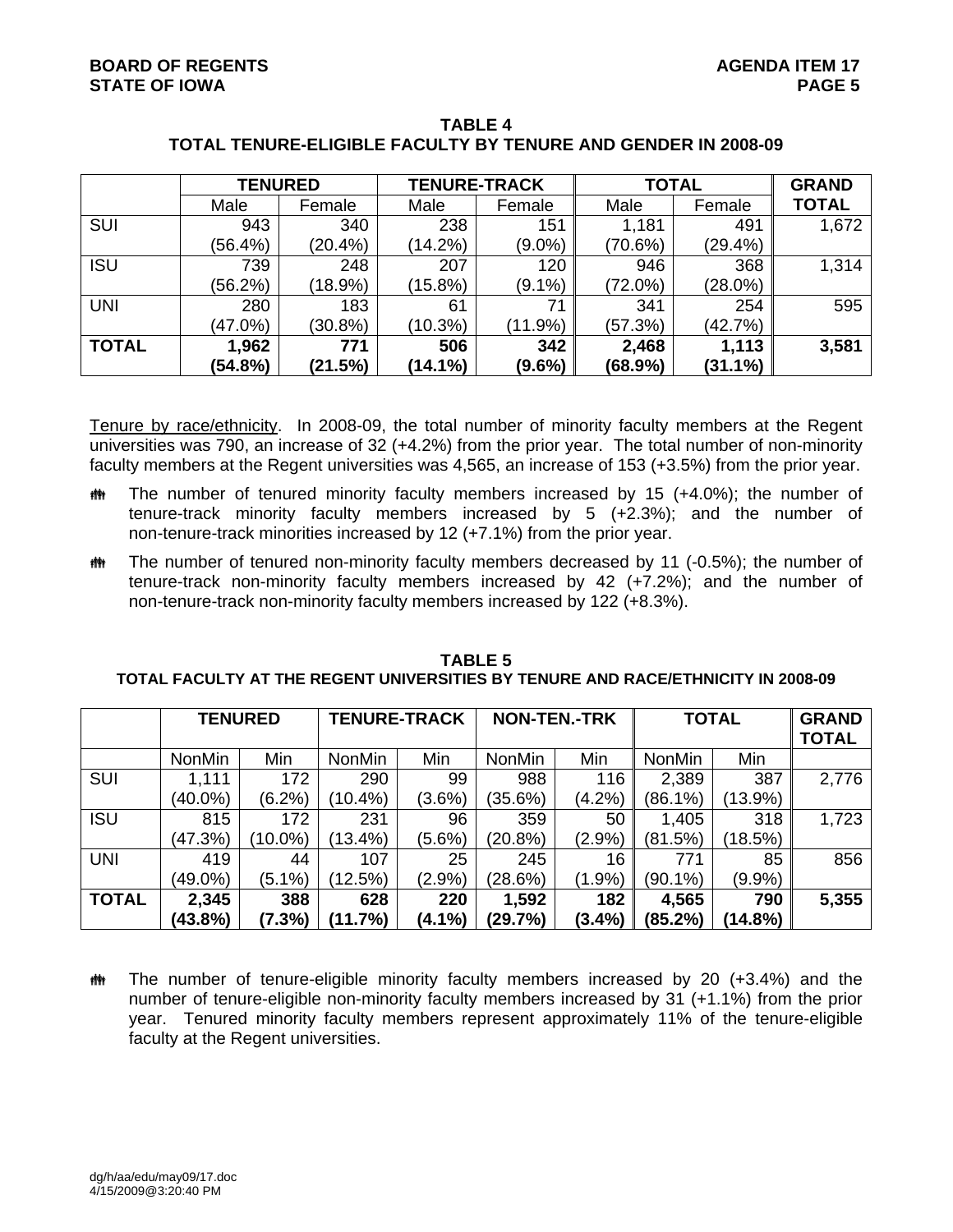|              | <b>TENURED</b> |            | <b>TENURE-TRACK</b> |           | <b>TOTAL</b> |            | <b>GRAND</b> |
|--------------|----------------|------------|---------------------|-----------|--------------|------------|--------------|
|              | Non-Min        | Min        | Non-Min             | Min       | Non-Min      | Min        | <b>TOTAL</b> |
| SUI          | 1,111          | 172        | 290                 | 99        | 1,401        | 271        | 1,672        |
|              | (66.5%)        | $(10.3\%)$ | (17.3%)             | $(5.9\%)$ | (83.8%)      | (16.2%)    |              |
| <b>ISU</b>   | 815            | 172        | 231                 | 96        | 1,046        | 268        | 1,314        |
|              | $(62.0\%)$     | $(13.1\%)$ | (17.6%)             | $(7.3\%)$ | (79.6%)      | $(20.4\%)$ |              |
| <b>UNI</b>   | 419            | 44         | 107                 | 25        | 526          | 69         | 595          |
|              | $(70.4\%)$     | $(7.4\%)$  | $(18.0\%)$          | (4.2%)    | (88.4)       | (11.6%)    |              |
| <b>TOTAL</b> | 2,345          | 388        | 628                 | 220       | 2,973        | 608        | 3,581        |
|              | (65.5%)        | (10.8%)    | (17.5%)             | $(6.2\%)$ | $(83.0\%)$   | $(17.0\%)$ |              |

**TABLE 6 TOTAL TENURE-ELIGIBLE FACULTY BY TENURE AND RACE/ETHNICITY IN 2008-09** 

### Availability of tenure.

- $m$  The availability of tenure and its application through a well-designed and effective system of academic peer review plays a critical role in a university's competitive ability to attract and retain talented, productive teacher-scholars.
- $m$  Most colleges and universities in the U.S. offer some form of tenured employment for faculty. The Regent universities' tenure policies, which have been approved by the Board, guide the awarding of tenure.
- **\*\*** Tenure is frequently invoked as an essential protection of academic freedom. Academic freedom is a fundamental principle of higher education that is intended to ensure the integrity of research and the curriculum.

Tenure levels. There are no national standards regarding the appropriate levels of tenure. However, comprehensive analyses of tenure at the national level have concluded that an institution should not allow more than one-half to two-thirds of its faculty to be on tenure appointments.

- **th** A conclusion by the *Commission on Academic Tenure* was based on the assumption that "a larger proportion of tenured faculty is likely to curtail opportunities for the appointment and retention of younger faculty, with undesirable effects on institutional vitality…and to diminish opportunities for the recruitment and promotion of an increased number of women and members of minority groups."
- $m$  Many departments at the Regent institutions exceed this level. While there may be valid reasons for the high percentages, some may be high enough to warrant attention.
	- At SUI, at least 70% of the tenure-eligible faculty is tenured in 76 out of 103 departments and in 10 of 12 Colleges - Business, Dentistry, Education, Engineering, Law, Liberal Arts and Sciences, Medicine, Nursing, Pharmacy, and Public Health.
	- At ISU, at least 70% of the tenure-eligible faculty is tenured in 40 out of 64 departments and in five of seven Colleges (Agriculture and Life Sciences, Design, Engineering, Human Sciences, Liberal Arts and Sciences), as well as the Library.
	- At UNI, at least 70% of the tenure-eligible faculty is tenured in 34 out of 41 departments and in all of the Colleges (Business Administration, Education, Humanities and Fine Arts, Natural Sciences, Social and Behavioral Sciences), as well as the Library.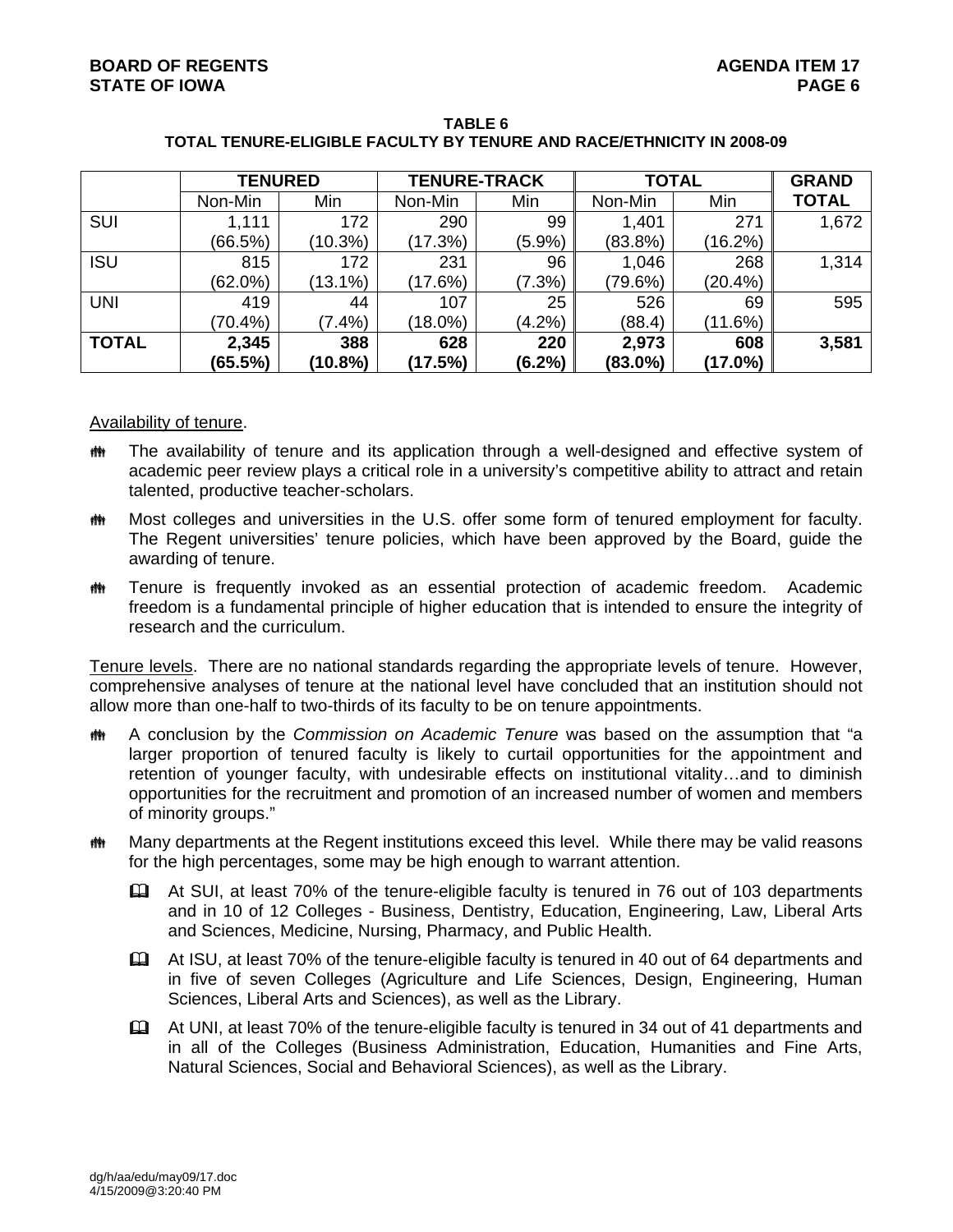## **BOARD OF REGENTS AGENUS AGENDA ITEM** 17 **STATE OF IOWA** PAGE 7

### Post-tenure review and faculty vitality.

- **\*\*\*** Teaching is fundamental to the mission of the Regent universities and the evaluation of teaching effectiveness is crucial to a tenure decision. Student and faculty peer evaluations are significant components of determining teaching effectiveness.
- the The institutions offer a variety of programs, including professional development assignments, travel support for participation in academic conferences, teaching support centers, summer research grants, and technology enhancement opportunities to maintain and enhance faculty vitality.
- **\*\*** All of the institutions have implemented post-tenure review policies. Some of the results of the reviews have included recommendations for professional development assignments, revised portfolios that increase a faculty member's effort in an area of strength, new position responsibility statements which provide greater alignment of faculty members' efforts with department goals, and plans for phased retirement.

Attachments A-C include summaries of institutional policies and issues on tenure and post-tenure review.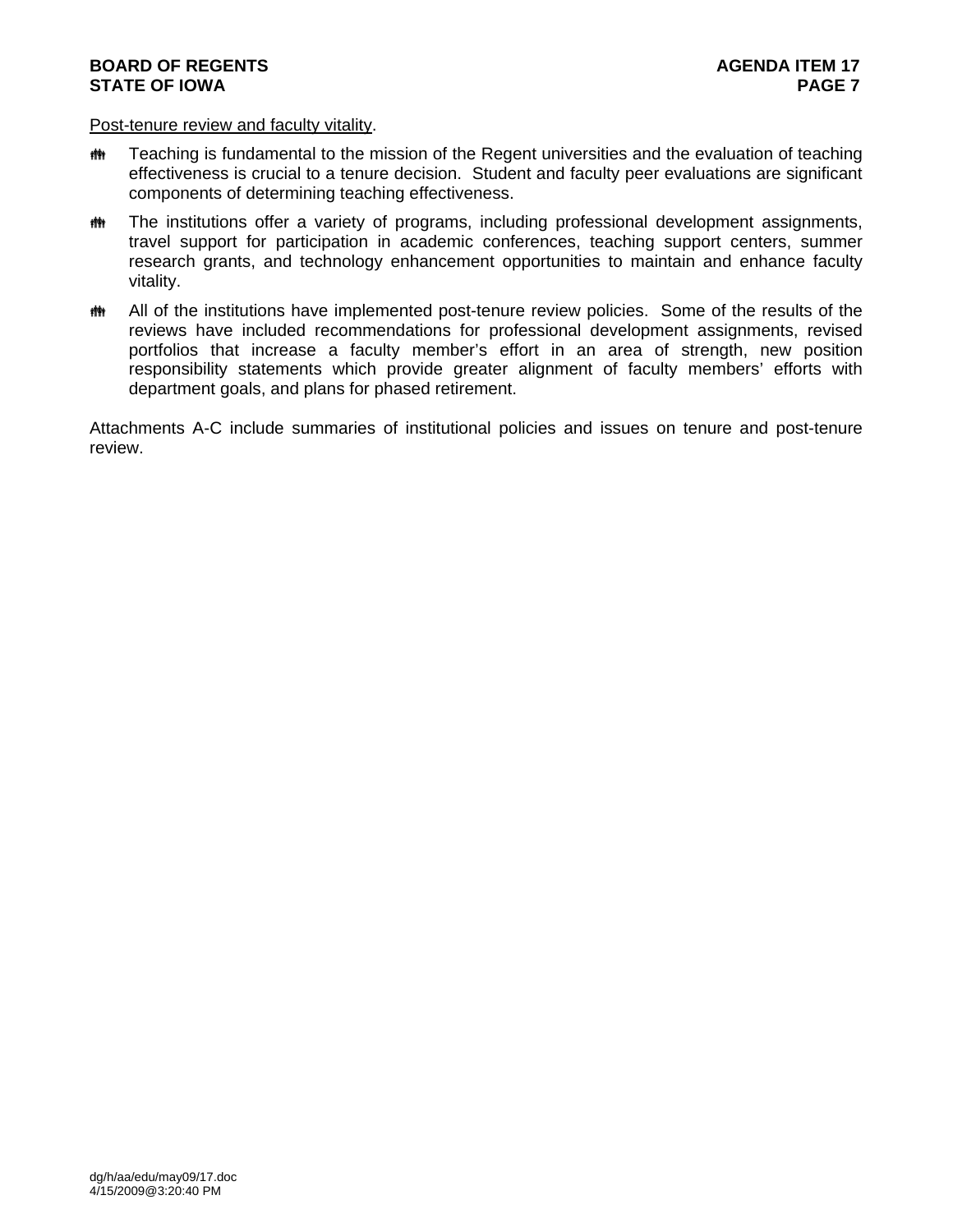# **UNIVERSITY OF IOWA**

## **Policies and Procedures Relating to Tenure**

The "Procedures for Tenure and Promotion Decision-Making" were developed to establish a uniform system of procedures to be used in all academic units of the University, and to help ensure that the decision to grant tenure is based on systematic evaluation and documentation of the faculty member's teaching effectiveness, scholarship, and professional contributions. University policy also states that each academic unit should develop a statement of policies and procedures that are used within that unit for faculty appointments, evaluations, and promotions. Such statements are to provide information that supplements general University policies and procedures and applies them to the department or college. The University currently has a six year probationary period ("tenure clock"). The Provost must approve all Collegiate Procedures.

## **Evaluation of Instructional Performance**

Evaluation of teaching effectiveness is crucial to a tenure decision because teaching is fundamental to the mission of the University. University policy specifies that only after teaching effectiveness has been ascertained should an individual's scholarly and professional contributions be evaluated.

Methods used to evaluate teaching include assessments by both students and faculty peers. There is extensive use of instruments to obtain student opinions about teaching. Most of the opinion forms are assembled and scored through the auspices of the University Evaluation and Examination Service (EES)<sup>5</sup>, although many departments and colleges have developed their own instruments. Students are also given the opportunity to write comments on the EES and/or local forms, and these are provided anonymously to the faculty.

Systematic methods for peer evaluation of teaching, which involve class visitations by senior faculty, review of course materials, and other techniques, are a major focus of the Procedural Guidelines for Tenure and Promotion Decision-Making. Every college has specific guidelines for peer review of teaching which are tailored to the various types of teaching that occur across the campus (e.g., large classroom, small seminar or laboratory teaching, and clinical teaching). The student and peer evaluations contribute to a dynamic environment for the improvement of teaching. These efforts are enhanced significantly by the Center for Teaching, an important campus resource for faculty seeking to improve their teaching methods or style. The Center for Teaching offers a number of learning opportunities for faculty members, teaching assistants, and others on campus. Faculty are also evaluated regarding their research, scholarship and service.

# **Faculty Vitality**

l

A key strategy to faculty vitality is to build an exemplary University community by providing nationally competitive faculty salaries, establishing new faculty positions in critical areas, and promoting professional growth. Achieving more competitive faculty salaries continues as the University's top academic budget priority in FY09.

dg/h/aa/edu/may09/17.doc 4/15/2009@3:20:40 PM <sup>5</sup> In 2007-08, EES processed 153,277 student opinion forms administered in 6,771 classes.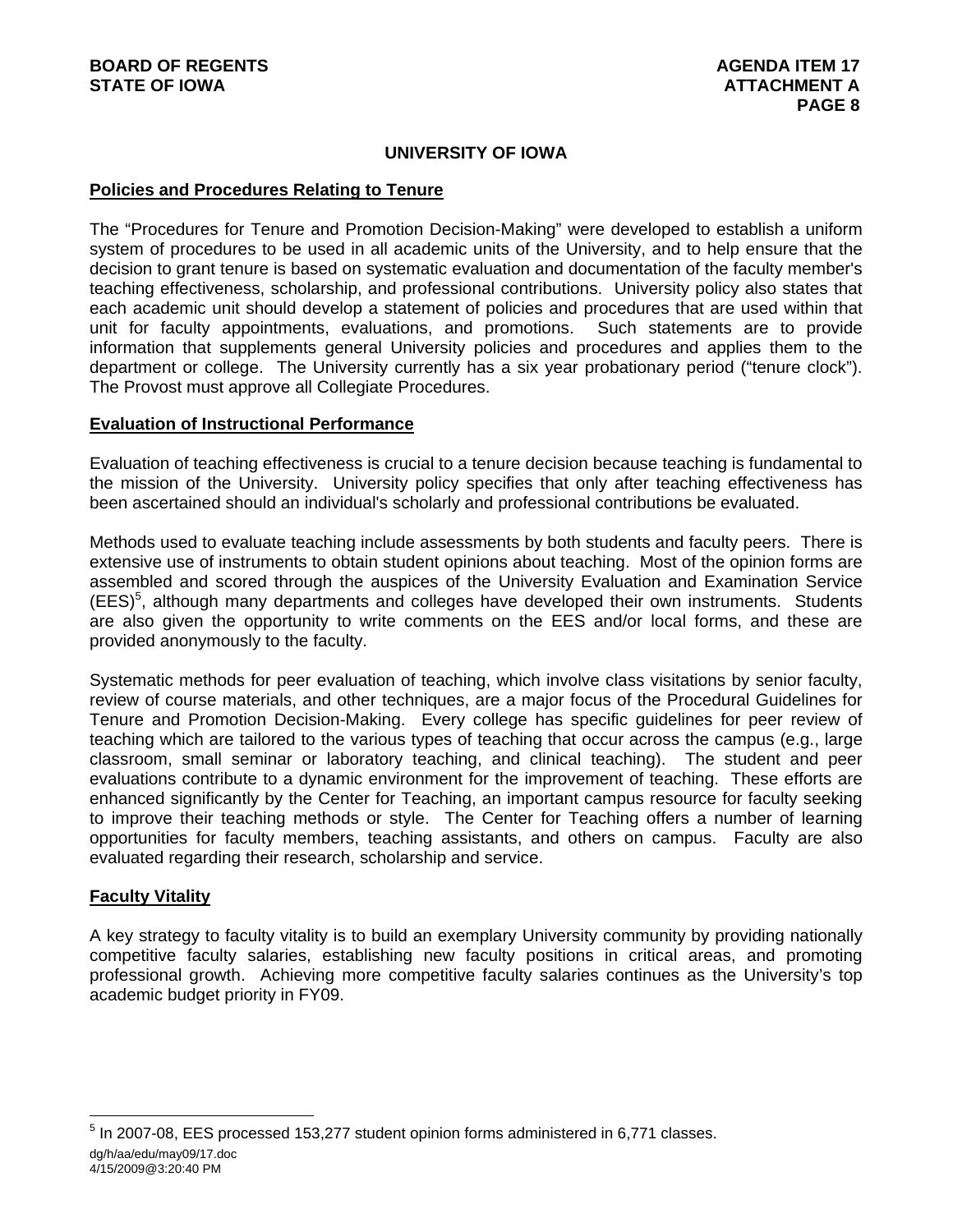# **BOARD OF REGENTS AGENERAL LIGHT AGENDA ITEM 17 STATE OF IOWA** ATTACHMENT A

Faculty Development Initiatives. In 2008-09, the following accomplishments occurred:

- **\*\*** Increased coordination between the Office of the Provost, Office of the Vice President for Research, Center for Teaching, and other campus offices committed to faculty development.
- the Development of new resources, such as "Getting off to a good start at the University of Iowa," and "Getting new faculty off to a good start."
- **\*\*\*** Review and revision of new faculty orientation programs.
- **# Establishment of Faculty Development Advisory Council.**
- **\*\*\*** Collaboration with the University's Human Resources office to develop campus-wide leadership competencies and resources.
- **\*\*\*** Hosting the CIC (Committee on Institutional Cooperation) Academic Leadership Program.
- **##** Assisting with review of University sexual harassment and sexual misconduct policies and oversight of campus-wide compliance with presidential mandate for sexual harassment training.
- $\bullet$  Specialized programming for faculty of color, international faculty, and women faculty.
- **\*\*\*** Launching of centralized mentoring resources clearinghouse.
- **\*\*\*** Significant contributions to campus-wide flood relief efforts through the development of a "Craig's List" type exchange service for the University community, assistance with the development of the University Flood website, and coordination of flood relief funds for University employees and students.

The University's efforts to support early-career faculty success resulted in an "exemplary" designation in three of five categories identified as key to new faculty success by Harvard University's Graduate School of Education COACHE<sup>6</sup> initiative. The goals for FY 2010 include developing faculty-led learning communities, developing tools and workshops to strengthen faculty recruitment and retention efforts, collaborating with campus offices to increase faculty members' capacity to secure funding, and increased focus on associate professor needs.

Faculty Development Programs. The UI Faculty Development Program provides opportunities for faculty to pursue programs of research, improvement-of-instruction projects, and other activities related to professional development. In 2007-08, 66 faculty members were on developmental assignment which resulted in 843 "products or outcomes."

During 2008-09, approximately 100 faculty members, most of whom are tenured, are or will be on developmental assignments. A number of these faculty members were able to extend their assignments by obtaining external support. Proposals for 108 new developmental assignments were received for 2009-10. In December 2008, the Board approved a request for 66 developmental assignments. There will also be 16 continuing Faculty or Global Scholar Awards.

Beginning in 1997, all new academic year probationary faculty members have been guaranteed an Old Gold Summer Fellowship upon presentation of a satisfactory written proposal to their collegiate dean. During Summer 2008, 23 faculty pursued research and instructional development efforts through this program. All such opportunities increase the intellectual vitality of the faculty and enhance the teaching and research programs of the University.

l

<sup>&</sup>lt;sup>6</sup> Collaborative on Academic Careers in Higher Education.

dg/h/aa/edu/may09/17.doc

<sup>4/15/2009@3:20:40</sup> PM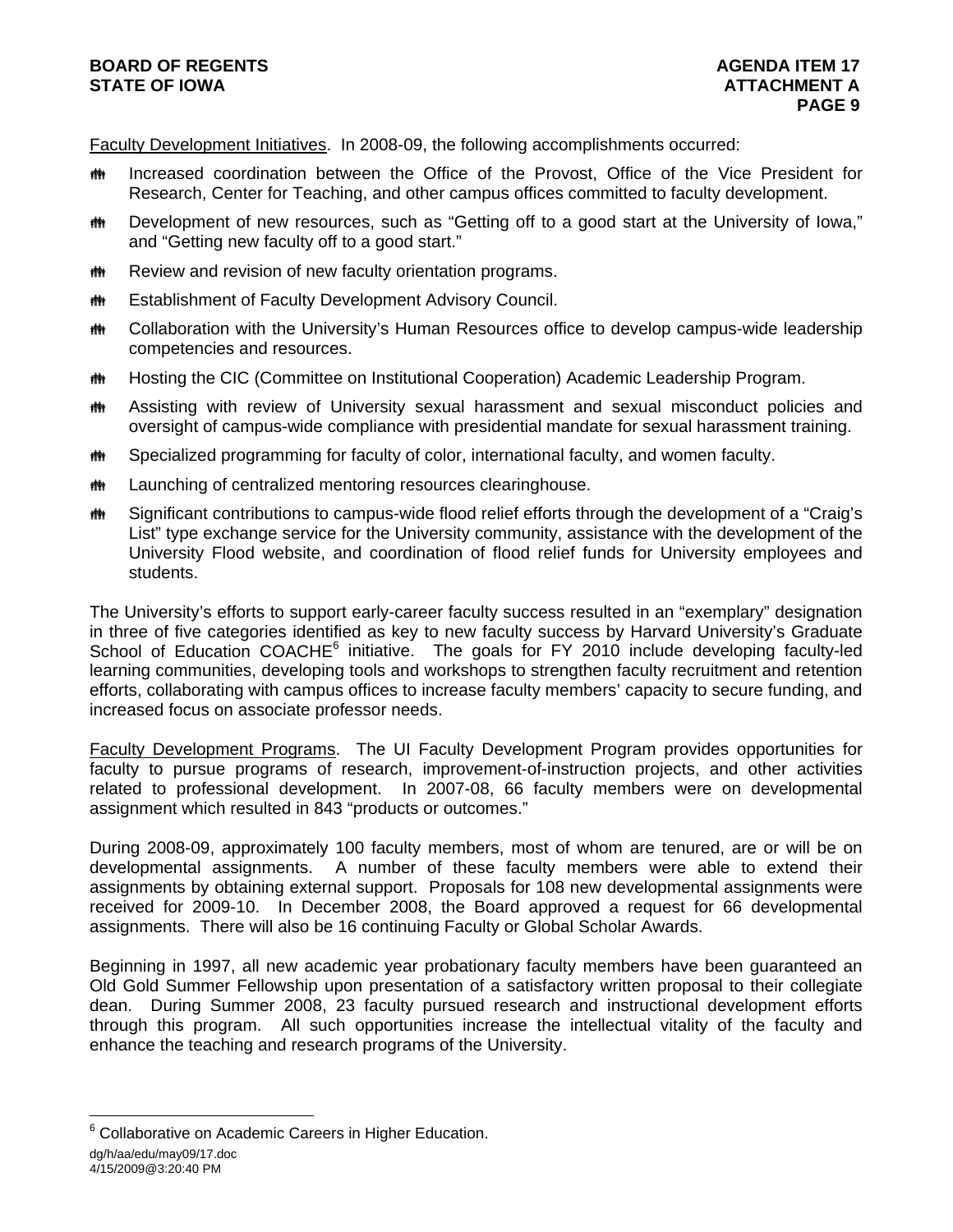Conference Participation and Research Collaborations. Each year, the University provides travel funds (through the offices of the Provost, Vice-President for Research, and collegiate deans) for faculty to present their work at conferences and to visit colleagues at other institutions for collaboration or learning opportunities.

Activity Insight Project. This project, which is an electronic curriculum vita, is progressing. It allows faculty and staff to track information, such as their accomplishments in teaching, research, and service, found on their curriculum vitae. After the data are loaded into the system, reports can be prepared, including custom reports for annual reviews, promotion and tenure, accreditation, and assessment. Currently, six colleges are in the process of implementing this system.

## **Post-Tenure Review**

The University of Iowa's post-tenure review policy has been in place since 1989. "Each academic unit is charged with developing and implementing a plan for peer review of each tenured full professor in the unit. Such peer review should be done periodically, at least once every five years. The review should address the quality of the faculty member's performance in the areas of teaching, scholarship, and service and should result in recommendations that help to enhance that performance."

The policy permits "variations in the combination of teaching, research, and service for a limited period of time through which faculty can make their maximum contribution to the University's mission. Because the efforts of all faculty will be marshaled in ways to assure that the talents of all at a given time are used most effectively, use of individualized portfolios and portfolios consistent with unit norms should only have a positive impact on the quality of faculty teaching and research."

Associate professors are reviewed at least every seven years. Every college has a specific policy that details the review schedule (e.g., several colleges review faculty more frequently than the minimum requirement), materials, and procedures (e.g., review committee selection), as well as how the committee's recommendations are communicated and mechanisms for the faculty member to respond. The policy works in tandem with faculty development programs and the post-tenure effort allocation policy implemented in 1997 to enhance faculty vitality. For example, reviews may result in a recommendation for a developmental assignment, a revised portfolio that increases a faculty member's effort in an area of strength, or a plan for phased retirement.

Post-tenure review and implementation of review committee recommendations are delegated to the colleges rather than centrally managed, but informal communication from deans indicates that the policy works well to provide senior faculty with feedback and advice regarding their career development. By Spring 2009, 85.8% of all eligible tenured professors (in the sixth year or beyond for full professors; in the eighth year or beyond for associate professors) had been reviewed within the designated time period.

# **Non-Tenure Track Faculty Positions**

Clinical Track. These are typically full-time on-campus faculty with renewable contracts; they devote a significant portion of their time to providing or overseeing the delivery of professional services to individual patients or clients. Teaching students, residents, or fellows of the University is an essential job function for clinical-track faculty; they integrate the delivery of their professional services with their teaching. They may serve on graduate-student thesis and dissertation committees with the permission of the Graduate College. A record of professional productivity beyond clinical service is required for promotion beyond the assistant professor level.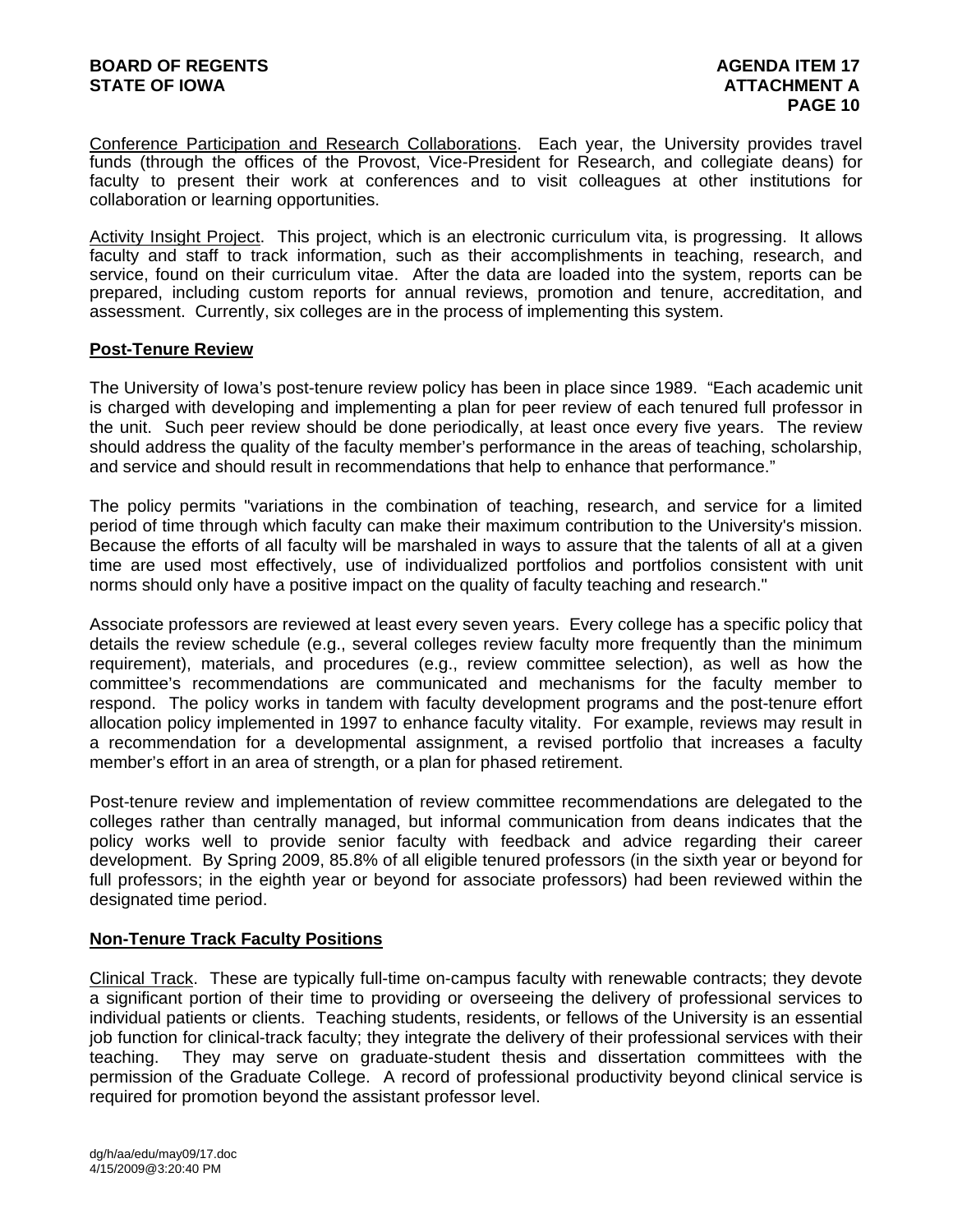Research-Track. These faculty devote almost all of their time to performing externally supported research and are expected to submit or assist in the submission of research grants. Teaching is an essential function of all faculty, but for research-track faculty, it occurs predominantly in the form of service on doctoral committees with the approval of the Graduate College.

Adjunct. Adjunct faculty hold another position as their primary employment, which may be a University staff position or in the surrounding community, and typically have areas of expertise that are insufficiently represented on the faculty. In almost all cases, they hold the terminal degree in the field. Responsibilities may involve teaching, teaching support, research, patient care, or clinical/practicum supervision. The appointment must be less than 50% and may or may not be compensated.

Adjunct Clinical. These faculty hold another position as their primary appointment, which is typically in a clinical or professional practice setting either within the University or at a satellite facility. These positions are customarily 0% appointments and are not compensated. The vast majority serve as preceptors for professional student practica or externships.

Visiting. These faculty typically hold primary appointments at other academic institutions and are visiting the University of Iowa for a specific period of time for a particular purpose, such as collaborating with SUI faculty or as part of a departmental faculty exchange program. They may be on developmental assignment or sabbaticals from their home institution. Their functions span a wide range depending upon the individual's areas of expertise, and usually include teaching and/or research. Appointments are generally limited to three years.

Lecturer. These faculty principally hold teaching appointments, which may be full- or part-time, and also may provide programmatic support. A full-time lecturer typically will teach at a 50% greater load than regular faculty who also conduct research and are involved in service and outreach activities.

Associate. These faculty hold appointments primarily in the College of Medicine to fulfill specific teaching, research, or patient care service needs. Appointments are generally limited to three years, after which these faculty may apply for positions on the tenure- or clinical-track, or take positions at other institutions or in private practice.

Assistant in Instruction. There are very few of these faculty, who typically hold a baccalaureate degree or equivalent. Their appointment is for a specific teaching, research, or patient care service. For example, a native-speaker of a foreign language may assist in language instruction.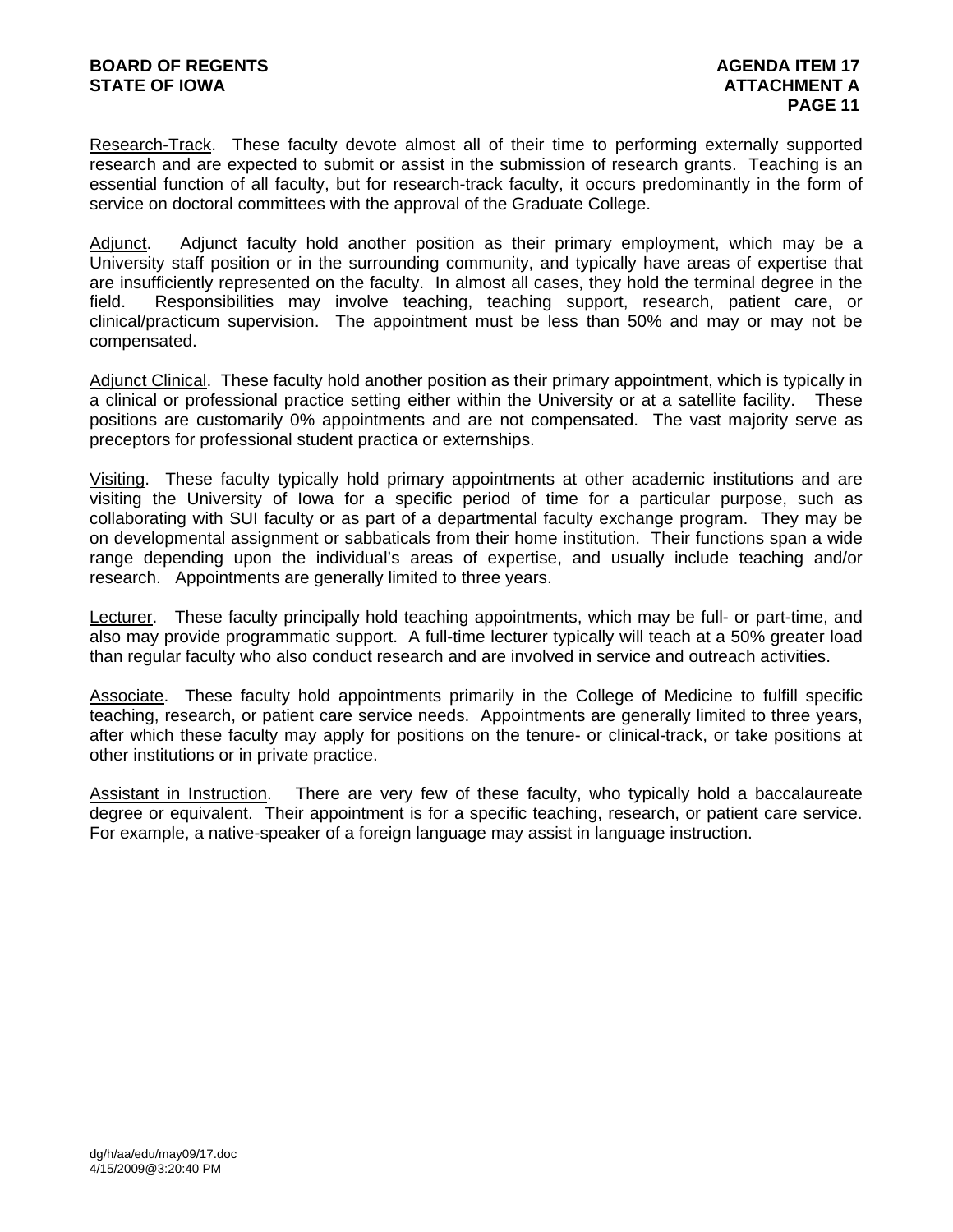## **IOWA STATE UNIVERSITY**

### **Policies and Procedures Relating to Tenure**

The system of academic tenure at Iowa State University emphasizes (1) recruitment of the most highly qualified candidates available, (2) creation of an opportunity for scholarly performance in teaching, research/creative activity, and extension/professional practice, (3) continuing evaluation of performance on the basis of areas of responsibility, and (4) the positive evaluation of performance resulting in the award of tenure. The awarding of tenure requires an affirmative decision, based upon an explicit judgment of qualifications resulting from continuous evaluation of the faculty member during the probationary period in light of the applicable criteria. After the award of tenure, faculty members undergo annual reviews and post-tenure review. When appropriate, an individual may undergo a review for promotion in rank, to full professor.

The criteria by which probationary faculty in a department are evaluated for tenure are stated in writing as part of the department's promotion and tenure document. A central component of each review is a written Position Responsibility Statement (PRS) for each candidate. Criteria are consistent with a commitment to excellence in scholarship and apply to the position responsibilities of probationary faculty.

In 1998, the Board of Regents approved a new document describing performance criteria and evaluative processes for faculty review at the University. The document describes the interrelationships among teaching, research/creative activities, and extension/professional practice as mutually supportive endeavors. It takes into account a broader range of faculty activities than had previously been considered. Faculty must show excellence in scholarship (this includes scholarly contributions to teaching, research/creative activity, and/or extension/professional practice), must perform effectively in all categories of responsibility, and must show institutional service at a level commensurate with their rank. Promotion and tenure review also includes an evaluation of the faculty member's ability to sustain scholarly contributions.

#### **Evaluation of Instructional Performance**

Evaluation of faculty is based on the PRS, a statement of expected duties and outcomes for each faculty member. The use of the PRS allows for variations in assigned work responsibilities and adjustments to develop the skills of the faculty.

Faculty members are reviewed annually with respect to their responsibilities and at the same time expectations for the coming year are determined. These annual evaluations include evidence of teaching performance as well as evidence of productivity in research/creative activities and extension/professional practice as appropriate. Evidence concerning teaching performance may include student evaluations (both formal and informal) as well as visits to classes and other methods of peer evaluation.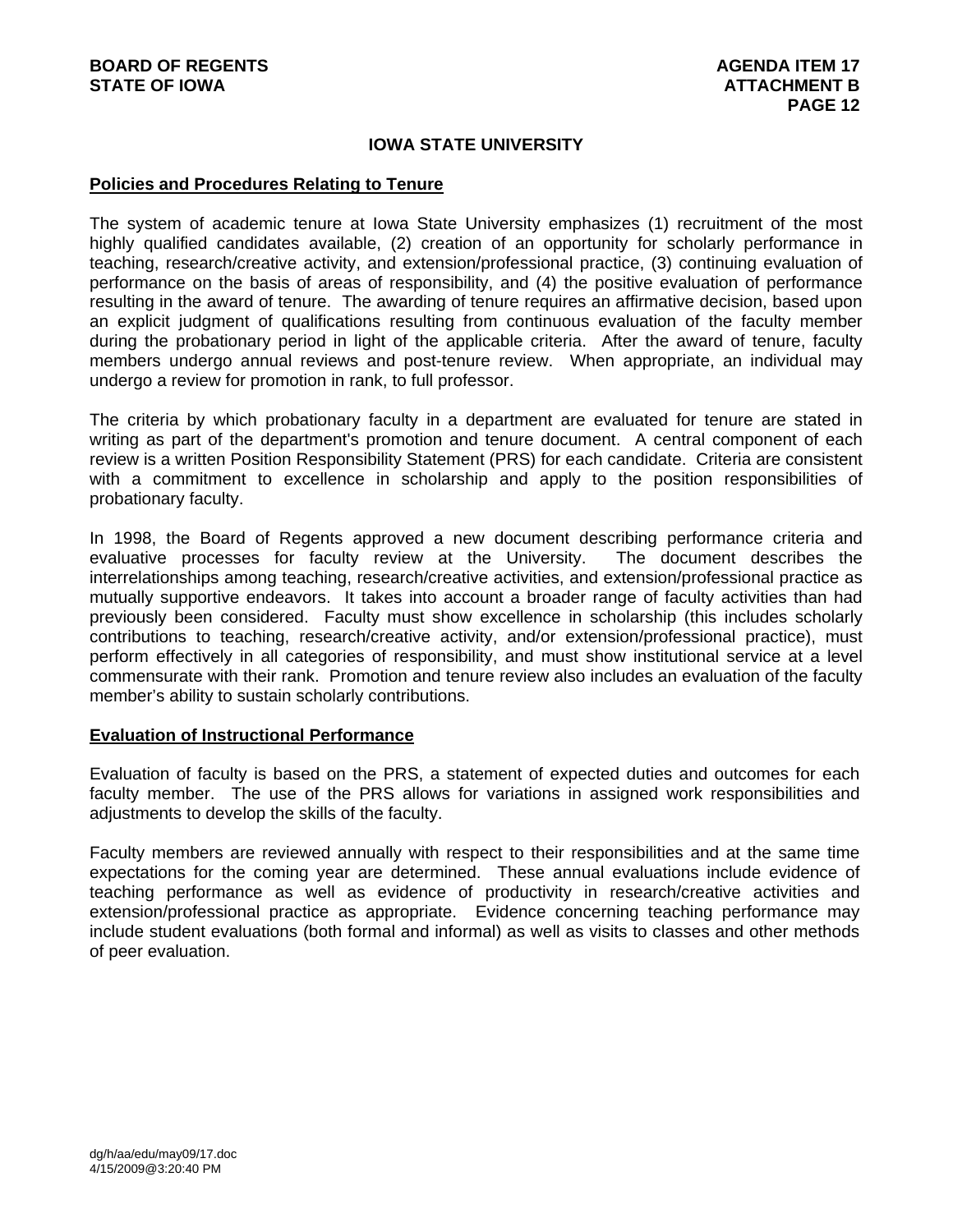# **BOARD OF REGENTS** AGENUS AGENDA ITEM 17 **STATE OF IOWA** AND **ATTACHMENT B**

# **Faculty Vitality**

Iowa State University offers tenured and tenure-eligible faculty a number of opportunities to ensure productive engagement in all areas of faculty work. The Center for Excellence in Learning and Teaching provides workshops and seminars in addition to resources for improving teaching. The Center also offers advice and a forum for discussions as well as scholarly support for continued learning. Faculty members are encouraged to use instructional development facilities and other special programs to improve and modernize their teaching. In addition, new junior faculty are encouraged to participate in a grant-writing workshop offered by the University to help facilitate successful grantsmanship.

Initiatives such as the Faculty Mentoring Program, the Miller Faculty Development Grant Program, and the Faculty Professional Development Assignment (FPDA) Program offer mentorship and professional growth and development opportunities for both junior and senior faculty. In particular, the FPDA program encourages new research and scholarship and new or specialized training. Academic colleges and departments continue to address the issue of faculty vitality by conducting evaluations of senior faculty as described in the Post-Tenure Review Policy.

## Faculty Development Initiatives.

- $m$  The focus of the ISU ADVANCE<sup>7</sup> Program is to increase the number of female faculty in science, technology, engineering, and mathematics (STEM) disciplines.
- $m$  In October 2008, the University hosted a conference, funded in part by the National Science Foundation, on flexibility in faculty careers, with a focus on STEM disciplines.

## **Post-Tenure Review**

l

The current Post Tenure Review Policy was approved by the Board of Regents in June 1999. It ensures that all faculty who are tenured undergo a post tenure review at least once every seven years. Exceptions to this policy may be granted. For instance, if a faculty member has taken a leave of absence, or if, as part of the annual review process, there is a less-than-satisfactory evaluation, the post tenure review period may be shortened. During 2007-08, 98 tenured faculty members were reviewed. During 2008-09, 104 more reviews will be concluded.

In the past, criticism of the policy had focused on the administration's inability to require a change in the PRS, or the distribution of effort, through the post-tenure review process. A new policy implemented in 2007 provides for mediation regarding any disagreement in the PRS modification for an individual faculty member. The mediation outlet will assure a fair process for the faculty member and yet allow the department chair to manage more effectively the demands and priorities of the department.

The post-tenure review process is seen by many as a productive process that leads to a good discussion and reflection on goal setting, productivity and impact as well as a projection of future plans and activities. These mandated reviews complement well the annual review process, and ensure that ISU faculty members are fully engaged with their responsibilities in scholarship, teaching, research/creative activities, extension/professional practice, and institutional service. The University continues to monitor the effectiveness of the post-tenure review process.

dg/h/aa/edu/may09/17.doc 4/15/2009@3:20:40 PM  $<sup>7</sup>$  Increasing the participation and advancement of women in academic science and engineering careers.</sup>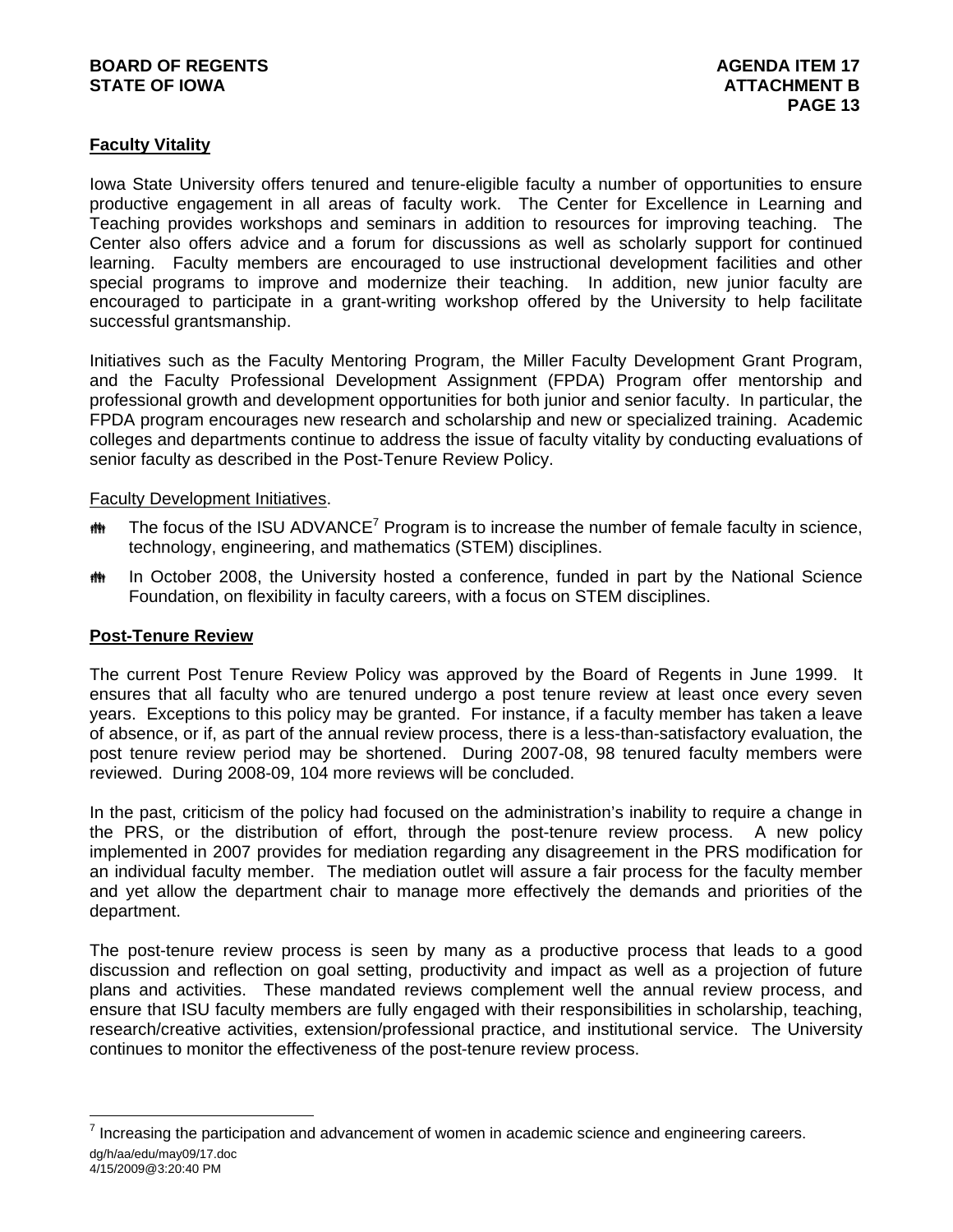## **Non-Tenure-Eligible Faculty Policy**

In December 2001, the Faculty Senate approved a policy on non-tenure-eligible appointments and amended it in Spring 2003 to broaden the range of non-tenure-eligible faculty titles. The policy is guided by the University's commitment to the tenure-track system and an understanding that the tenure system is one of the University's best ways of ensuring that it pursues its missions in discovery, engagement, and learning at the highest levels of excellence. The policy was designed to encourage the responsible use of non-tenure-eligible faculty.

Under this policy, non-tenure-eligible faculty members, with the approval of appropriate tenured and tenure-eligible faculty, are appointed for varying terms with the option of renewal, depending on departmental needs. The Provost's Office monitors the percentage of teaching done by non-tenure-eligible faculty on an annual basis. During Fall 2008 and Spring 2009, a Faculty Senate task force studied the percent of teaching done by non-tenure-eligible faculty and will issue a report in late Spring 2009.

In Fall 2008, there were 329 faculty members classified as lecturer, clinician, senior lecturer, or senior clinician, compared to 310 in Fall 2007. In addition to teaching, these term faculty members also plan and coordinate other educational programs, advise undergraduates, supervise practica and internships, and participate in outreach activities. The ability to hire quality faculty on a full- or part-time basis to contribute to the teaching mission of the University has helped departments by providing flexibility in staffing, especially during difficult budget times. Several lecturers and clinicians have served multiple terms and have been evaluated for advancement to senior lecturer and senior clinician. To date, 73 faculty members have been advanced to the senior status and have been offered the longevity that the revised non-tenure-eligible system was designed to provide.

Following Board approval in 2008, ISU implemented the new titles of research professor, research associate professor, and research assistant professor. The new designations are likely to offer more flexibility in hiring to academic departments and allow the University to compete with peer institutions in the recruitment, retention, and partner accommodation of high-quality research faculty. The policy outlines general guidelines for appointment, funding criteria, and review of faculty members. Funding for these positions is external to the University and is not part of the University base budget. The policy stipulates that such appointments will be limited to no more than 10% of total FTE tenured and tenure-track faculty in the University and to no more than 20% of total FTE tenured and tenure-track faculty in any given department.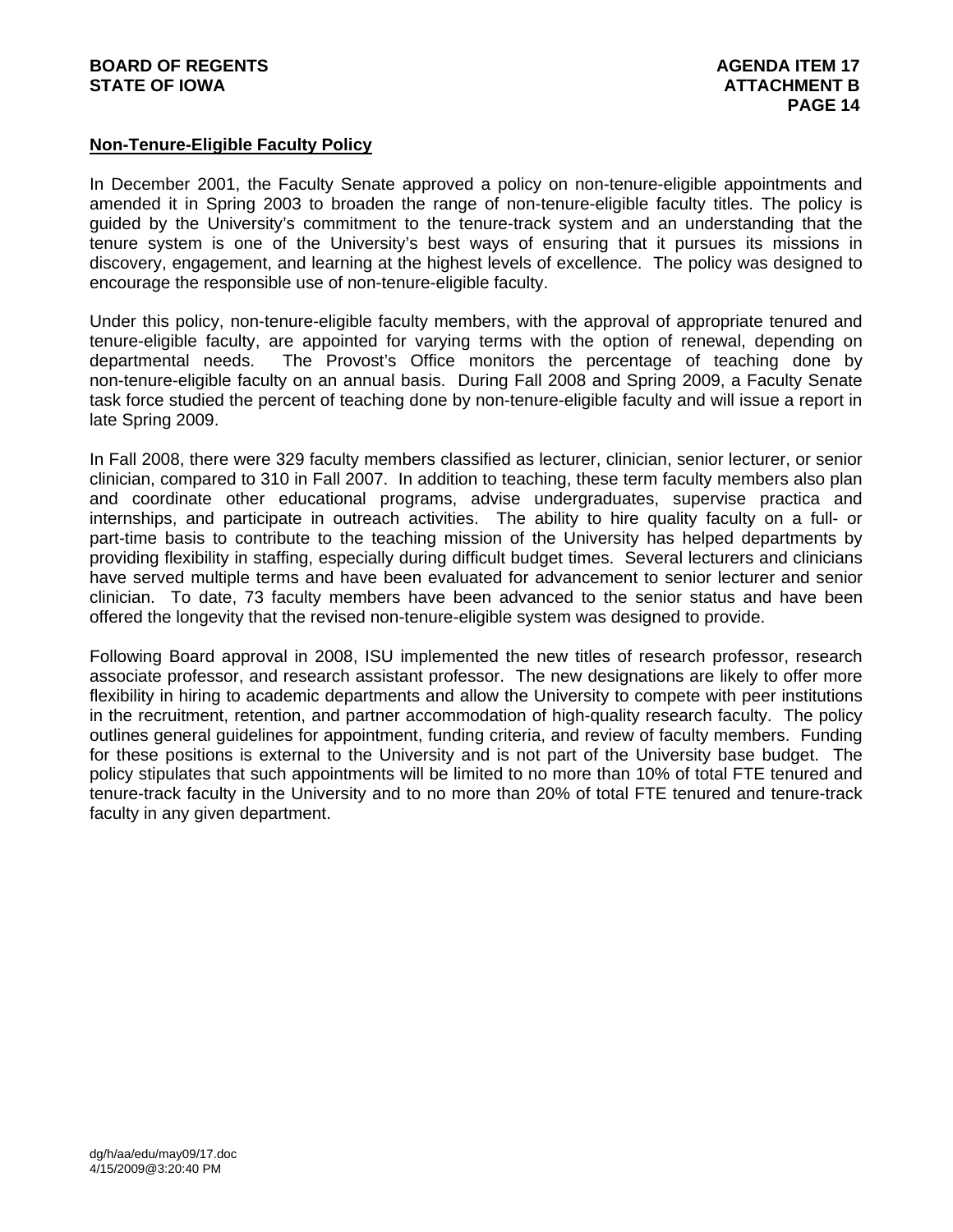## **UNIVERSITY OF NORTHERN IOWA**

### **Policies and Procedures Relating to Tenure**

Policies and procedures relating to tenure at the University of Northern Iowa are defined in the Master Agreement between the Board of Regents, State of Iowa, and the UNI United Faculty which defines standards and evaluation procedures relating to tenure.

### **Evaluation of Instructional Performance**

The evaluation of faculty teaching performance is accomplished by peer review, student assessment, and administrative evaluation. The Professional Assessment Committee (PAC) of each department is primarily responsible for assessing the teaching, scholarship and service of all probationary faculty and candidates for promotion and tenure. Teaching evaluations include classroom observations by members of the PAC, data derived from student assessments, and evidence of effective teaching compiled by faculty in individual portfolios. The student assessment instrument consists of items concerning the various elements of effective teaching performance and the opportunity for general written comments. Comprehensive assessment is conducted annually for all probationary faculty and at least every third year for tenured faculty, according to the master agreement. All faculty portfolios are reviewed by the department head on an annual basis for the purposes of awarding merit and assigning teaching and other responsibilities.

## **Faculty Vitality**

More than 79% of all tenure-eligible faculty are tenured, with the highest percentage of tenured faculty in the College of Business Administration (82.0%) and the College of Education (80.7%). Tenured faculty are expected to be productively engaged in teaching, scholarship and service and, as such, provide excellent models of engagement and accomplishment for new faculty. Many tenured faculty provide leadership for important University initiatives and University governance, as well as mentoring experiences for both untenured faculty and students. The University provides a variety of opportunities for both tenured and tenure-track faculty to advance their teaching and scholarly interests, including professional development assignments, summer research grants, travel support for participation in academic conferences, and the opportunity to teach special courses and seminars for honors students and presidential scholars.

Faculty members are also continuously invigorated by interactions with students in relatively small classes, through their academic advising duties, and through their sponsorship of a number of student organizations and activities. Many tenured faculty have maintained their vitality and increased student engagement in learning through the integration of new technology in their courses. Faculty utilize workshops and institutes offered through UNI's Center for Educational Technology to introduce students to such innovations as Web CT, discussion boards, streaming video, and an increasing number of library resources available electronically. Studio IT, an innovative teaching and demonstration space in Lang Hall, is a recent addition to the available technology resources that contribute to faculty vitality.